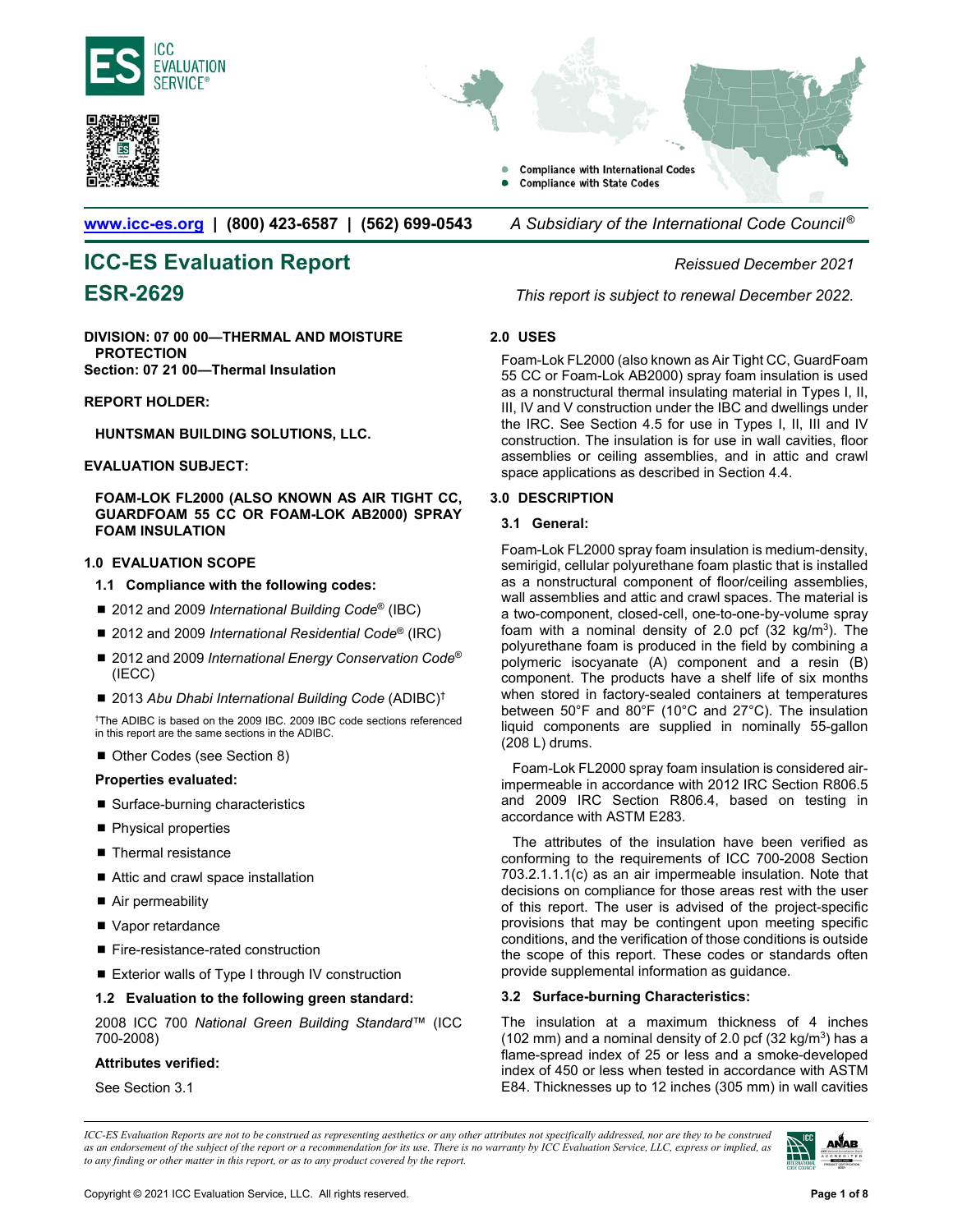and 12 inches (305 mm) in ceiling cavities are recognized based on room corner testing in accordance with NFPA 286. Thicknesses up to  $10^{1/2}$  inches (267mm) for wall cavities and  $11<sup>1</sup>/<sub>2</sub>$  inches (292 mm) for ceiling cavities in attics and crawl spaces are recognized based on diversified fire tests.

#### **3.3 Thermal Resistance R-values:**

The insulation has thermal resistance *R*-values, at a mean temperature of 75°F (24°C), as shown in Table 1.

#### **3.4 Vapor Retarder:**

Foam-Lok FL2000 spray foam insulation has a vapor permeance of less than 1 perm  $(5.7x10^{-11}$  kg/Pa-s-m<sup>2</sup>) when applied at a minimum thickness of 2 inches (51 mm), and may be used where a vapor retarder is required by the applicable code.

#### **3.5 DC 315 Fireproof Paint:**

DC 315 fireproof paint is manufactured by International Fireproof Technology, Inc./Paint To Protect, Inc. (ESR-3702) and is a water-based latex intumescent coating supplied in 5-gallon (19 L) pails and 55-gallon (208 L) drums. The coating has a shelflife of 12 months when stored in factory-sealed containers at temperatures between 50°F (10°C) and 80°F (27°C).

#### **4.0 INSTALLATION**

#### **4.1 General:**

Foam-Lok FL2000 spray foam insulation must be installed in accordance with the manufacturer's published installation instructions, the applicable code and this report. A copy of the manufacturer's published installation instructions must be available at all times on the jobsite during installation.

#### **4.2 Application:**

The insulation is spray-applied on the jobsite using a volumetric positive displacement pump as identified in the Huntsman Building Solutions application instructions. The insulation may be used for application to wood, metal, concrete, masonry and gypsum surfaces. The Foam-Lok FL2000 resin "B" component must be stored at temperatures between 50°F (10°C) and 80°F (27°C). The insulation must be used in areas where the maximum ambient temperature is equal to or less than 180°F (82°C). The foam plastic must not be used in electrical outlet or junction boxes or in contact with water. The foam plastic must not be sprayed onto a substrate that is wet, or covered with frost or ice, loose scales, rust, oil, or grease.

The insulation must be applied at a minimum thickness of 1 inch (25.4 mm) per pass, and a maximum thickness of 2 inches (51 mm) per pass, up to the maximum thicknesses as specified in Sections 3.2 and 4.3 through 4.5.

#### **4.3 Thermal Barrier:**

**4.3.1 Application with a Prescriptive Thermal Barrier:** The Foam-Lok FL2000 spray foam insulation must be separated from the interior of the building by an approved thermal barrier of minimum  $1/2$ -inch-thick (12.7 mm) gypsum wallboard or an equivalent 15-minute thermal barrier complying with, and installed in accordance with, IBC Section 2603.4 or IRC Section R316.4, as applicable, except as described in Section 4.3.2 or when installation is in attics and crawl spaces as described in Section 4.4. Thicknesses of up to 12 inches (305 mm) for ceiling cavities and 12 inches (305 mm) for wall cavities are recognized, based on room corner fire testing in accordance with NFPA 286.

- a. DC315 (ESR-3702) is applied to all exposed foam surfaces at a minimum application rate of 22 wet mils  $(0.56$  mm) [14 dry mils  $(0.36$  mm)] at a rate of 1 gallon  $(3.38 L)$  per 73 square feet  $(6.8 m<sup>2</sup>)$ .
- b. The maximum installed thickness of Foam-Lok FL2000 is  $6^{1}/4$  inches (159 mm) on vertical walls and  $8^{1}/4$  inches (210 mm) on ceilings.

#### **4.4 Attics and Crawl Spaces:**

**4.4.1 Application with a Prescriptive Ignition Barrier:** When Foam-Lok FL2000 spray foam insulation is installed within attics or crawl spaces where entry is made only for service of utilities, an ignition barrier must be installed in accordance with IBC Section 2603.4.1.6 or IRC Sections R316.5.3 and R316.5.4, as applicable. The ignition barrier must be consistent with the requirements for the type of construction required by the applicable code, and must be installed in a manner so the foam plastic insulation is not exposed. Foam-Lok FL2000 spray foam insulation as described in this section may be installed in unvented attics in accordance with Section R806.4 of the 2009 IRC or Section R806.5 of the 2012 IRC.

**4.4.2 Application without a Prescriptive Ignition Barrier:** Where Foam-Lok FL2000 spray foam insulation is installed without a prescriptive ignition barrier in attics and crawl spaces in accordance with this section, the following conditions apply:

- Entry to the attic or crawl space is only to service utilities and no storage is permitted.
- There are no interconnected attic or crawl space areas.
- Air in the attic or crawl space is not circulated to other parts of the building.
- Under-floor (crawl space) ventilation is provided in accordance with IBC Section 1203.3 or IRC Section R408.1, as applicable.
- Attic ventilation is provided when required by IBC Section 1203.2 or IRC Section R806, except when airimpermeable insulation is permitted in unvented attics in accordance with Section R806.4 of the IRC.
- Combustion air is provided in accordance with IMC Sections 701.

Foam-Lok FL2000 spray foam insulation may be sprayapplied to the underside of roof sheathing and/or rafters, and the underside of wood floors and/or floor joists in crawl spaces as described in this section. The thickness of the foam plastic applied to the underside of the wood floor and roof sheathing must not exceed  $11<sup>1</sup>/2$  inches (292 mm). The spray foam insulation applied to vertical wall surfaces in attics and crawl spaces must not exceed  $10^{1/2}$  inches (267) mm). Foam-Lok FL2000 spray foam insulation, as described in this section, may be installed in unvented attics in accordance with IRC Section R806.4.

**4.4.3 Use on Attic Floors:** Foam-Lok FL2000 spray foam insulation may be installed exposed at a maximum thickness of  $10^{1/2}$  inches (267 mm) between and over the joists in attic floors. The insulation must be separated from the interior of the building by an approved thermal barrier. The ignition barrier required IBC Section 2603.4.1.6 and IRC Section R316.5.3 may be omitted.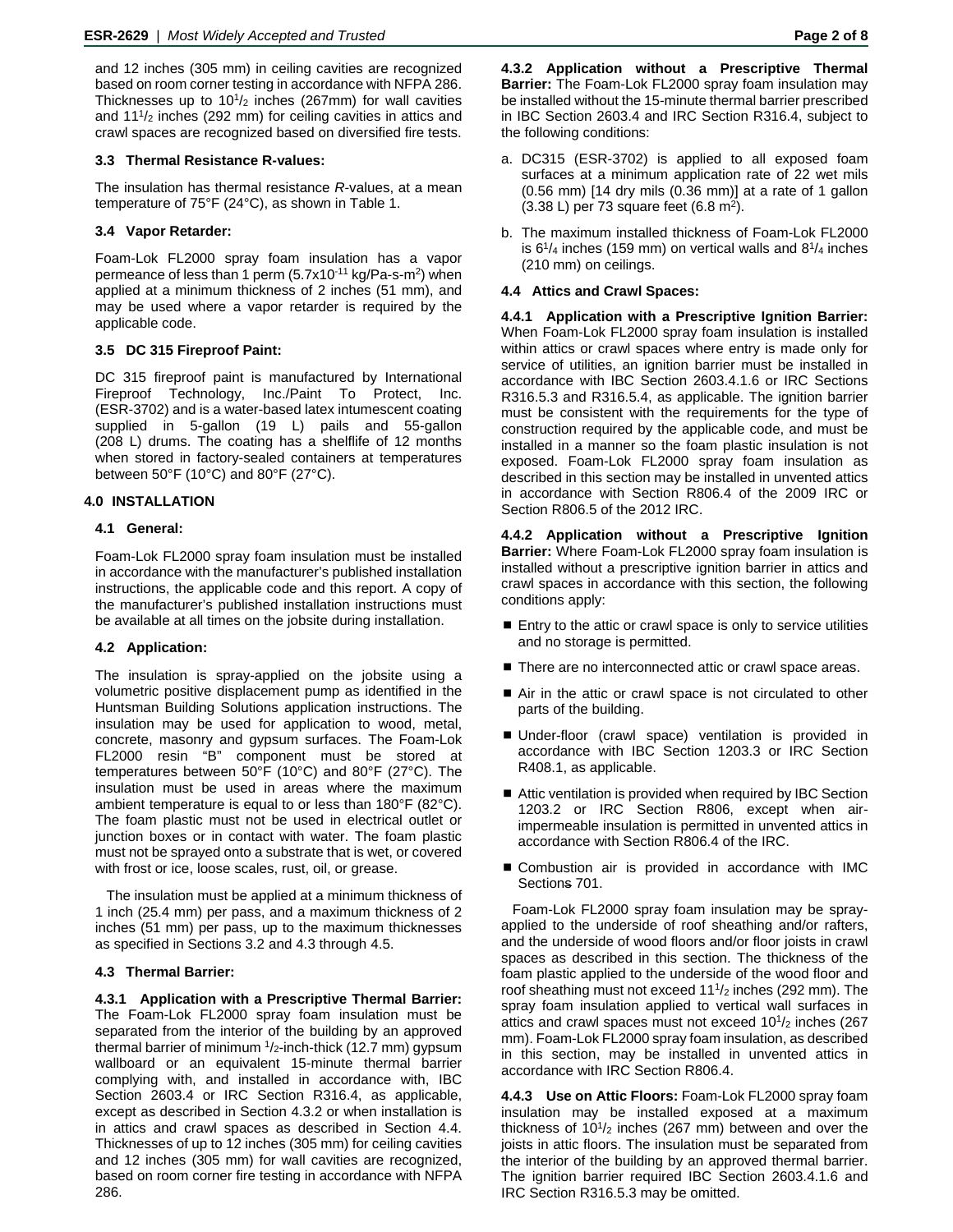### **4.5 Exterior Walls in Types I, II, III and IV Construction:**

Foam-Lok FL2000 spray foam insulation may be installed on exterior walls of buildings of Types I, II, III and IV construction complying with IBC Section 2603.5 and as described in this section. The maximum thickness of the foam plastic is 3 inches (76 mm) when installed on the exterior of the sheathing. The wall assembly must be as described in Table 2. The potential heat of Foam-Lok FL2000 spray foam insulation is 1,885 Btu/ft2 (21.4 MJ/m2) per inch of thickness.

#### **4.6 One-hour Fire-resistance-rated Non-load-bearing Wall Assembly:**

**4.6.1 Steel Framing:** 35/8-inch (92 mm), No. 20 GA galvanized steel studs spaced 24 inches (610 mm) on center, floated between No. 20 GA galvanized steel tracks.

**4.6.2 Interior and Exterior Finish:** Two layers of 4-footby-10-foot-by- $5/8$ -inch (1219 mm by 3048 mm by 16 mm) USG SheetRock® Firecode Core Type X™ gypsum board, installed with the long edge parallel to the studs installed as follows: Base layer installed using No. 6 by  $1\frac{1}{4}$ -inch (32 mm) self-drilling screws spaced 8 inches (203 mm) on center around the perimeter and 12 inches (305 mm) on center in the field. Face layer installed with butt joints staggered 24 inches (610 mm) from the base layer, secured using No. 6 by 1<sup>7</sup>/8-inch (48 mm) self-drilling screws spaced 8 inches (203 mm) on center around the perimeter and 12 inches (305 mm) on center in the field. Exposed seams and fasteners receive a Level 2 finish in accordance with ASTM C840 and GA-216.

**4.6.3 Insulation:** Foam-Lok™ FL 2000 Spray Insulation filling the stud cavity. See Figure 1.

#### **4.7 One-hour Fire-resistance-rated Limited Loadbearing wall assembly:**

**4.7.1 Wood Framing:** Minimum nominally 2-by-4-by-10 foot (3048 mm), No. 2 Grade, Southern yellow pine, spaced 16 inches (406 mm) on center.

**4.7.2 Insulation:** Foam-Lok™ FL2000 Spray Foam Wall Insulation spray-applied to fill the stud cavity.

**4.7.3 Interior and Exterior Finish:** Two layers of 5/8-inch (15.9 mm) Type X gypsum on each side, installed parallel to the studs, with the joints staggered from base layer to face layer and from interior to exterior of the assembly. The base layer is to be secured with  $1^5$ /8-inch (41.3 mm), coarse thread drywall screws. The face layer is to be secured with 2-inch (50.8 mm), coarse thread drywall screws. The screws in both layers are to be spaced 8 inches (203 mm) on center around the perimeter and 12 inches (305 mm) on center in the field. The screws in the face layer drywall are offset 4 inches (102 mm) from the base layer drywall screws. All exposed seams and fasteners receive a Level 2 finish in accordance with ASTM C840 and GA-216.

Axial loads applied to the wall assembly must be limited to the least of the following:

- 1,682 pounds (7482 N) per stud.
- Design stress of 0.78 F′c.
- Design stress of 0.78 F'c at a maximum le/d of 33.
- **4.8 Two-hour Fire-resistance-rated Wall Assembly (Nonload-bearing):**

**4.8.1 Wood Framing:** 2-by-4-by-10-foot (3048 mm), No. 2 grade, Southern yellow pine, spaced 16 inches (406 mm) on center.

**4.8.2 Insulation:** Foam-Lok™ FL2000 Spray Foam Wall Insulation spray-applied to fill the stud cavities.

**4.8.3 Interior and Exterior Finish:** Two layers of 5/8-inch (15.9 mm) Type X gypsum on each side, installed parallel to the studs, with the joints staggered from base layer to face layer and from interior to exterior of the assembly. The base layer is to be secured with  $15/8$ -inch (41.3 mm), coarse thread drywall screws. The face layer is to be secured with 2-inch (50.8 mm), coarse thread drywall screws. Screws in both layers are to be spaced 8 inches (203 mm) on center around the perimeter and 12 inches (305 mm) on center in the field. The screws in the face layer drywall are to be offset 4 inches (102 mm) from the base layer drywall screws. All exposed seams and fasteners are to receive a Level 2 finish in accordance with ASTM C840 and GA-216.

#### **5.0 CONDITIONS OF USE**

The Foam-Lok FL2000 spray foam insulation described in this report complies with, or is a suitable alternative to what is specified in, those codes listed in Section 1.0 of this report, subject to the following conditions:

- **5.1** The Foam-Lok FL2000 spray foam insulation must be installed in accordance with the manufacturer's published installation instructions, this evaluation report and the applicable code. The instructions within this report govern if there are any conflicts between the manufacturers' published installation instructions and this report.
- **5.2** The insulation must be separated from the interior of the building by an approved 15-minute thermal barrier, except as described in Sections 4.3.2 and 4.4.
- **5.3** The insulation must not exceed the density and thicknesses noted in Sections 3.2 and 4.3 through 4.8 of this report.
- **5.4** The insulation must be protected from the weather during and after application.
- **5.5** The insulation must be applied by contractors certified by Huntsman Building Solutions, LLC.
- **5.6** Use of the insulation in areas where the probability of termite infestation is "very heavy" must be in accordance with 2012 IBC Section 2603.9 and 2009 IBC Section 2603.8 or IRC Section R318.4, as applicable.

Jobsite certification and labeling of the insulation must comply with IRC Section N1101.4 and IECC Section 102.1.1, and IECC Sections 303.1.1 and 303.1.2, as applicable.

**5.7** The insulation is produced in Houston, Texas, under a quality control program with inspections by ICC-ES.

#### **6.0 EVIDENCE SUBMITTED**

- **6.1** Data in accordance with ICC-ES Acceptance Criteria for Spray-applied Foam Plastic Insulation (AC377), dated April 2016, including reports of tests in accordance with Appendix X of AC377.
- **6.2** Reports of air leakage tests in accordance with ASTM E283.
- **6.3** Reports of room corner fire testing in accordance with NFPA 286.
- **6.4** Reports of tests in accordance with NFPA 259 and NFPA 285.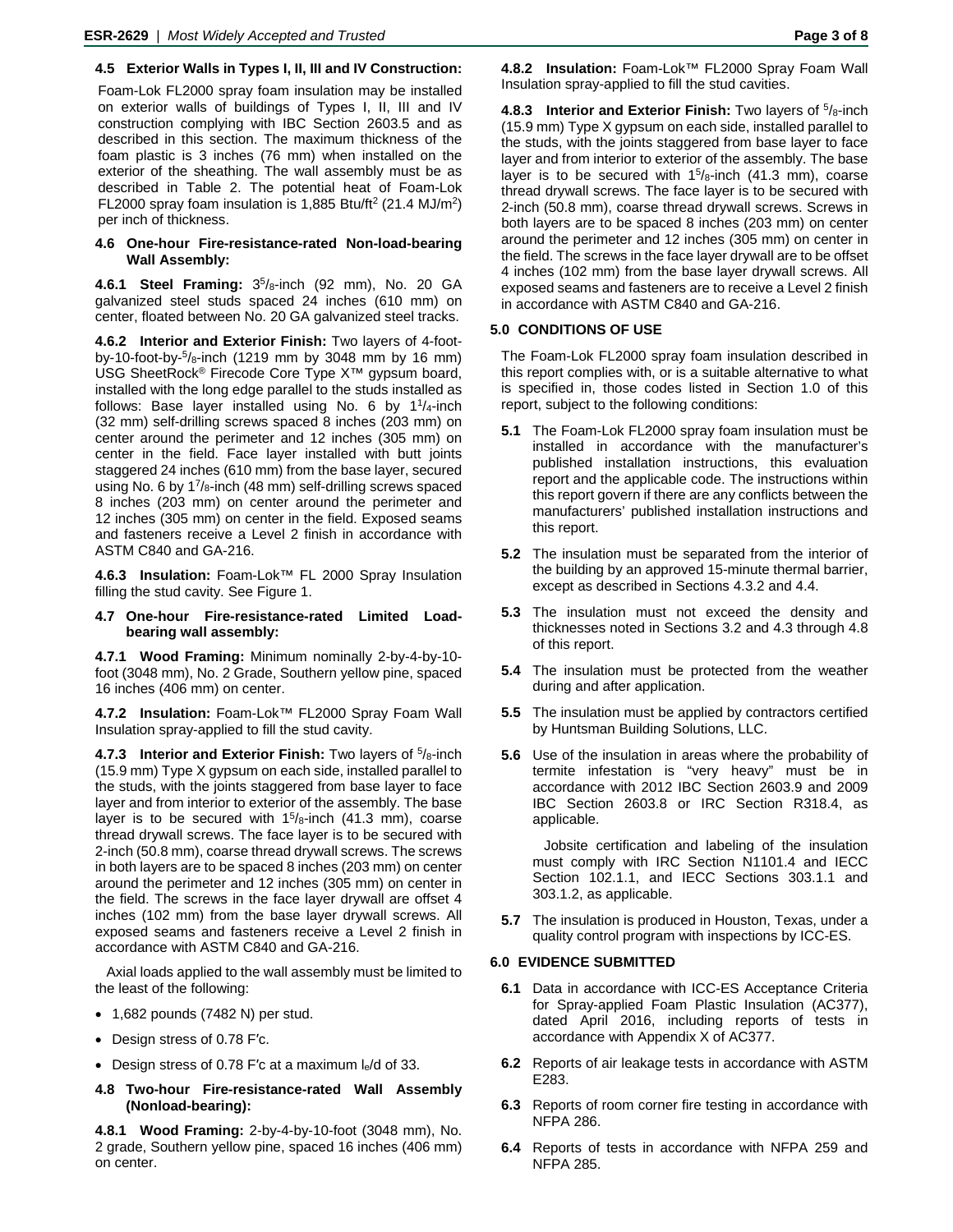#### **7.0 IDENTIFICATION**

**7.1** Components for the Foam-Lok FL 2000 spray foam insulation are identified with the manufacturer's name (Huntsman Building Solutions), address and telephone number; the product trade name (Foam-Lok FL2000); use instructions; the density; the flame-spread and smoke-development indices; and the evaluation report number (ESR-2629).

International Fireproof Technology, Inc. / Paint to Protect Inc., DC 315 coating is labeled with the manufacturer's name and address; the product name; the date of manufacture, the shelf life or expiration date; the manufacturer's instructions for application, and evaluation report number [\(ESR-3702\)](http://www.icc-es.org/Reports/pdf_files/load_file.cfm?file_type=pdf&file_name=ESR-3702.pdf).

**7.2** The report holder's contact information is the following:

**HUNTSMAN BUILDING SOLUTIONS, LLC. 3315 EAST DIVISION STREET ARLINGTON, TEXAS 76011 (817) 640-4900 [www.huntsmanbuildingsolutions.com](http://www.huntsmanbuildingsolutions.com/)**

#### **8.0 OTHER CODES**

#### **8.1 Evaluation Scope:**

In addition to the codes listed in Section 1.0, the products recognized in this report have been evaluated for compliance with the following codes:

- 2006 *International Building Code<sup>®</sup>* (2006 IBC)
- 2006 *International Residential Code<sup>®</sup> (2006 IRC)*
- 2006 *International Energy Conservation Code®* (2006 IECC)

#### **8.2 Uses:**

See Section 2.0.

**8.3 Description:**

See Section 3.0.

**8.4 Installation:**

**8.4.1 General:** See Section 4.1.

- **8.4.2 Application:** See Section 4.2.
- **8.4.3 Thermal Barrier:** See Section 4.3.
- **8.4.4 Attics and Crawl Spaces:** See Section 4.4.

#### **8.5 Conditions of Use:**

The Foam-Lok FL2000 insulation described in this report complies with, or is a suitable alternative to what is specified in, those codes listed in Section 8.1 of this report, subject to the following conditions:

- **8.5.1** See Sections 5.1 through 5.5 and 5.9 of this report.
- **8.5.2** Use of the insulation in areas where the probability of termite infestation is "very heavy" must be in accordance with 2006 IBC Section 2603.8 or 2006 IRC Section R318.4, as applicable.

| THICKNESS (INCH) | R-VALUE (°F.ft <sup>2</sup> .h/Btu) |
|------------------|-------------------------------------|
| 1                | $5.7\,$                             |
| $\overline{2}$   | 12                                  |
| $\mathbf{3}$     | 19                                  |
| $3.5\,$          | 22                                  |
| $\overline{4}$   | 25                                  |
| $5.5\,$          | 35                                  |
| $\,6\,$          | 38                                  |
| $\overline{7}$   | 44                                  |
| $\bf 7.5$        | 48                                  |
| $\bf 8$          | 51                                  |
| $\boldsymbol{9}$ | 57                                  |
| $10\,$           | 63                                  |
| $10.5$           | 67                                  |
| 11               | 70                                  |
| 11.5             | 73                                  |
| 12               | 76                                  |
| 16               | 101                                 |

**TABLE 1—THERMAL RESISTANCE (***R-***VALUES) 1**

For **SI:** 1 inch = 25.4 mm;  $1^{\circ}$ F.ft<sup>2</sup>.h/Btu = 0.176 110  $^{\circ}$ K.m<sup>2</sup>/W.

1Calculated *R*-values greater than 4 inches are based on tested *K*-values at a 4-inch thickness.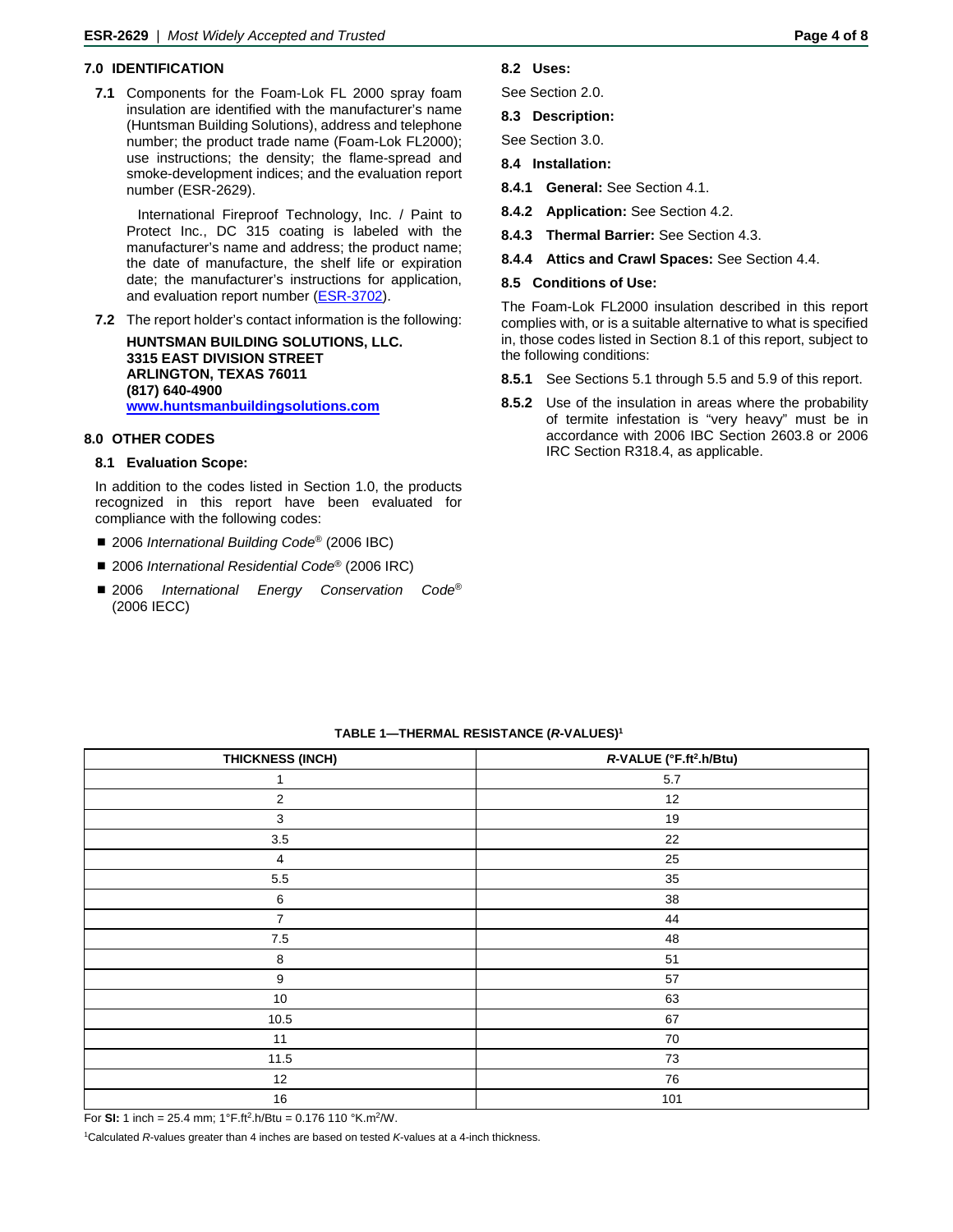| <b>TABLE 2-NFPA 285 COMPLYING WALL</b> |                                                                                                                                                                                                                                                                                                                                                                                                                                                                                                                                                                     |
|----------------------------------------|---------------------------------------------------------------------------------------------------------------------------------------------------------------------------------------------------------------------------------------------------------------------------------------------------------------------------------------------------------------------------------------------------------------------------------------------------------------------------------------------------------------------------------------------------------------------|
| <b>Steel Studs</b>                     | $3\frac{5}{8}$ inch deep, No. 20 GA galvanized steel studs, 24 inches on center, secured with #8-by-<br>$\frac{1}{2}$ inch-long, pan head framing screws to No. 20 GA top and bottom track; No. 16 GA CRC<br>lateral bracing installed 4 feet o.c.                                                                                                                                                                                                                                                                                                                  |
| <b>Interior Cladding</b>               | 4-foot-by-10-foot-by-5/ <sub>8</sub> inch USG SheetRock <sup>®</sup> Firecode Core Type X <sup>™</sup> gypsum board<br>installed with the long dimension perpendicular to the studs, fastened to the framing with<br>#6-by-1 <sup>1</sup> / <sub>4</sub> inch self-drilling, zinc-plated bugle head screws spaced 8 inches on center<br>around the perimeter and 12 inches on center in the field; joints and fasteners receive a<br>Level 2 finish in accordance with GA-216 and ASTM C840.                                                                        |
| <b>Exterior Sheathing</b>              | 4-foot-by-8-foot-by-1/ <sub>2</sub> inch DensGlass <sup>®</sup> Gold Exterior Sheathing installed over exterior<br>side, with the long edge perpendicular to the studs; secured with #6-by-1 $\frac{1}{4}$ inch self-drilling,<br>zinc plated screws, spaced 8 inches at the joints and around the perimeter and<br>12 inches in the field. A water resistive barrier must be installed over the exterior sheathing<br>in accordance with the manufacturer's installation instructions and Section 1404.2 of the<br>IBC or Section 703.2 of the IRC, as applicable. |
| Insulation                             | Nominal 3-inch Foam-LOK FL2000 spray foam insulation, spray-applied over DensGlass®<br>Sheathing.                                                                                                                                                                                                                                                                                                                                                                                                                                                                   |
| Anchors                                | Hohmann & Barnard $3^{1}/_{2}$ -inch X-Seal Anchors and $^{3}/_{16}$ -inch-by-3-inch-by-3-inch VeeBee ties<br>installed 24 inches on center vertically to each stud using #14-by-5-inch screws with<br>washers, creating a nominal 2 inch air gap between the insulation and the exterior facing.                                                                                                                                                                                                                                                                   |
| <b>Exterior Wall Covering</b>          | 4-inch standard clay brick (nominal $3^{1/2}$ -inch-by- $7^{3/4}$ -inch-by- $2^{1/4}$ -inch) in a running bond<br>pattern using Type N mortar, a nominal 2-inch from the spray foam insulation.                                                                                                                                                                                                                                                                                                                                                                     |
| Openings                               | 4-inch-by-4-inch-by- $\frac{1}{4}$ -inch steel lintel installed above the opening, extending past the<br>opening by 8 inches on both sides; two pieces of 2-inch-by-7-inch by No. 20 GA thick<br>aluminum must be installed to protect the opening and must be applied on both interior and<br>exterior faces. Aluminum attached nominally 24 inches on center with $\frac{3}{16}$ -inch-by-1 $\frac{1}{4}$ inch-<br>long self-drilling screws to the interior of the assembly. The sides and top of the assembly<br>are to be covered with steel flashing.         |

For **SI:** 1 inch = 25.4 mm.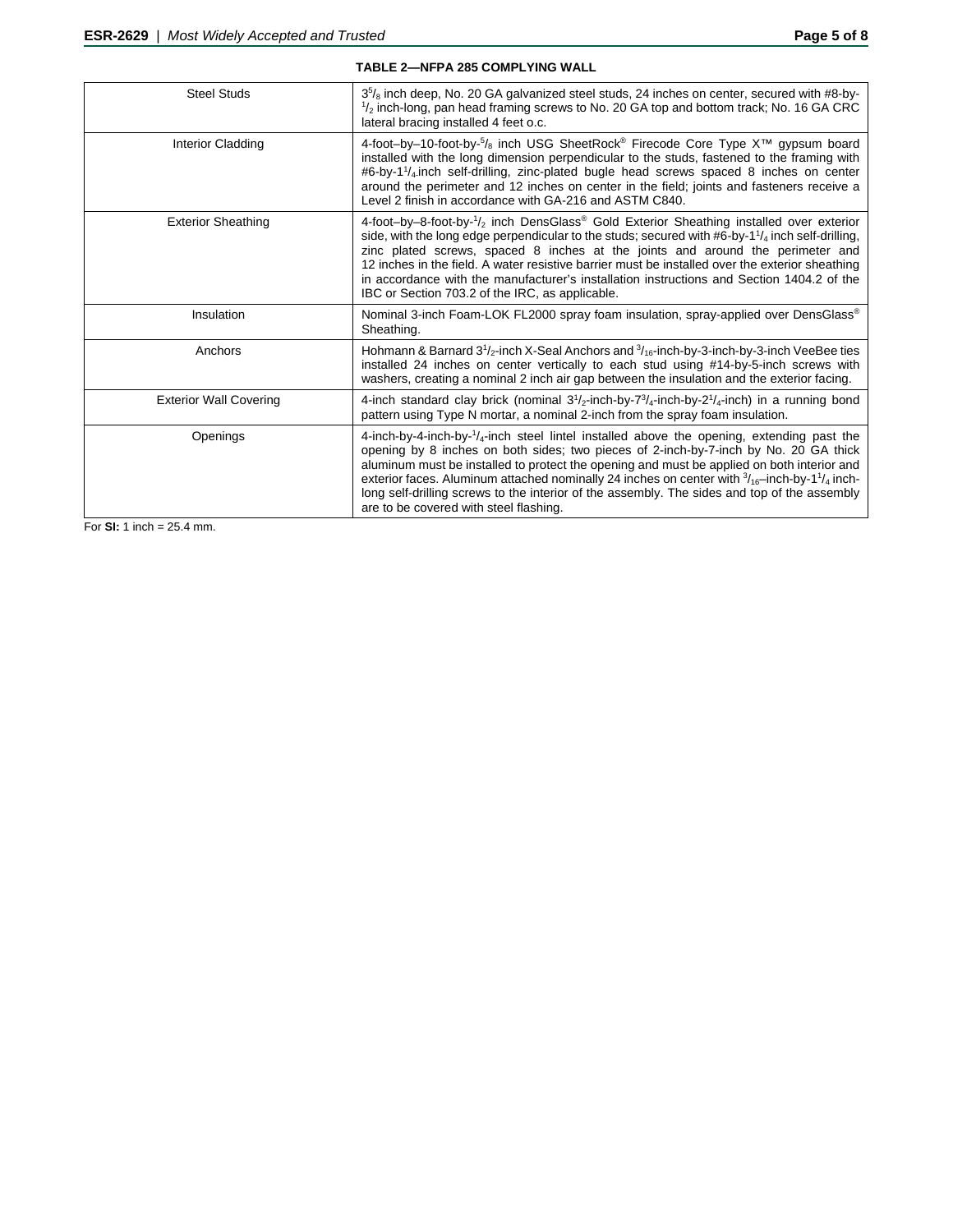

- 1. WALL ASSEMBLY: Construct 1 hour rated gypsum wall assembly using the following elements:
	- A. STEEL STUDS: Install 3-5/8 in. deep, 20 GA galvanized steel studs spaced maximum 24 in. oc. Cut steel studs 3/4 in. shorter than needed and float steel studs between top and bottom 20 GA steel tracks to allow for expansion and contraction.
	- B. GYPSUM BOARD: Install two layers of 5/8 in. thick Type X gypsum board oriented vertically to both sides of the steel studs (Item 1A). Secure base layer of gypsum board to the steel studs (Item 1A) using #6 X 1-1/4 in. self drilling screws spaced 8 in. oc around the<br>perimeter and 12 in. oc in the field. Install the face layer of the gypsum board over the base layer with vertical joints offset minimum 24 in. Secure face layer using #6 X 1-7/8 thread drywall screws spaced 8 in. oc around the perimeter and 12 in. oc in the field.
- C. JOINT TAPE AND COMPOUND: (Not Shown) After gypsum board (Item 1B) is attached, apply a level 2 finish consisting of the following elements: Vinyl or casein, dry or premixed joint compound to face layers of gypsum board in two coats to all exposed screw heads and gypsum board butt joints. Embed a minimum 2 in. wide paper, plastic, or fiberglass tape in first layer of compound over butt joints of the gypsum board.
- D.Interior Wall Insulation: Install a nominal 3-5/8 in. layer of nominal 2 pcf density Foam-LOK™ **FL** 2000 polyurethane foam insulation applied over the board (Item 1B) to gypsum completely fill the stud cavity.

**FIGURE 1—ONE-HOUR FIRE-RESISTANCE-RATED ASSEMBLY (NON-LOAD-BEARING)**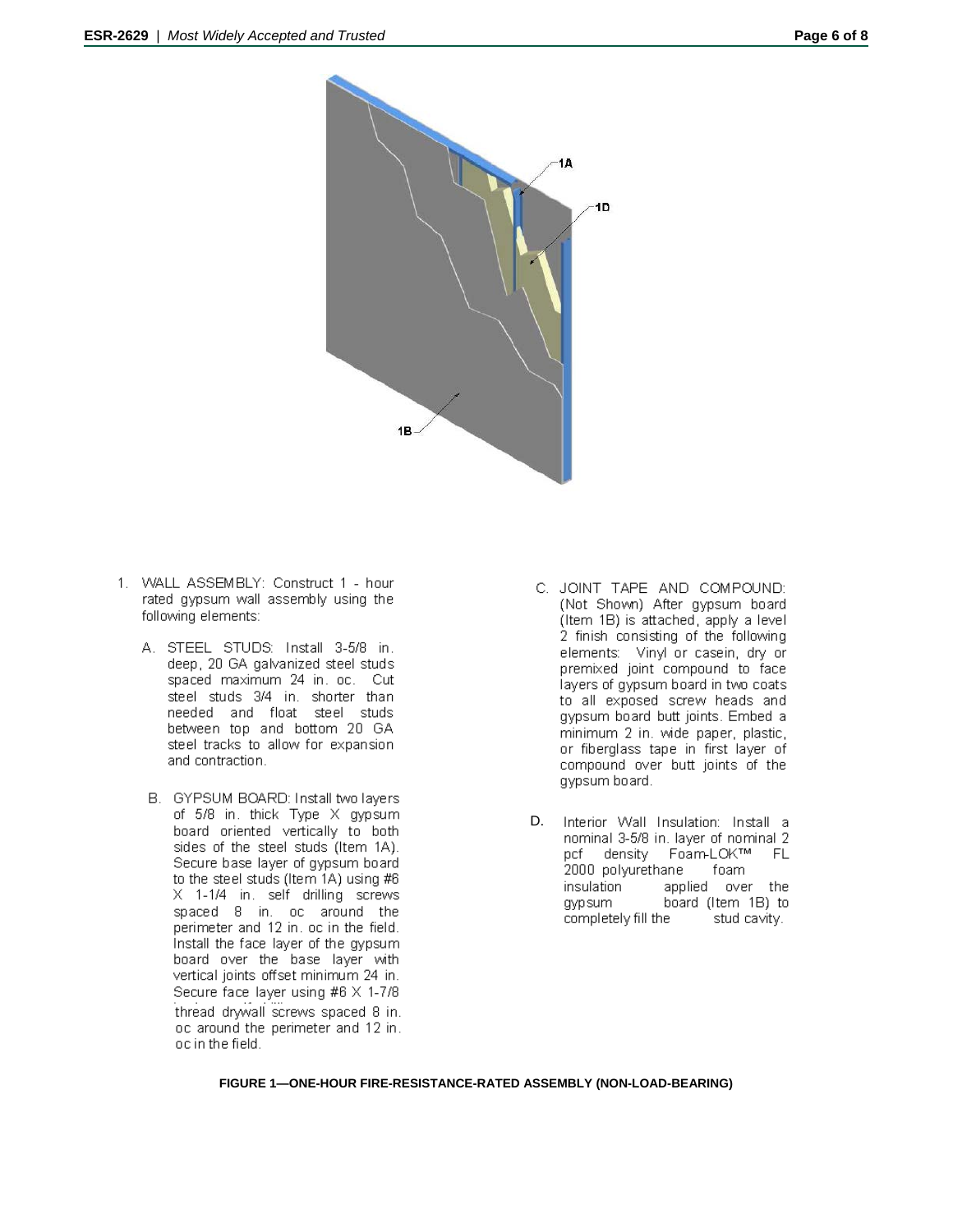

1A. WOOD STUDS: Install nominal 2-inch-by-4-inch Number 2 Southern Yellow Pine wood studs spaced maximum 16 inches on center.

Attach each wood stud to top and bottom wood plates using two (2) 3-inch-by-0.120-inch smooth shank nails. Construct top plate of 2 wood studs installed horizontally at the top of the gypsum wall assembly and the bottom plate of a single wood stud.

- 1B. GYPSUM BOARD: Install two layers of  $5/8$ -inch Type X gypsum board oriented vertically to both sides of the wood studs (Item A). Install face layer of the gypsum board over base layer of the gypsum board with minimum 24-inch overlaps at vertical joints. Secure base layer of gypsum board to the wood studs (Item 1A) using  $1<sup>5</sup>/8$ -inch coarse thread drywall screws spaced 8 inches on center around the perimeter and 12 inches on center in the field. Install the face layer of the gypsum board over the base layer with vertical joints offset minimum 24 inches. Secure face layer using 2 inch coarse thread drywall screws spaced 8 inches on center around the perimeter and 12 inches on center in the field.
- 2. INTERIOR WALL INSULATION: Install a nominal 3.5-inch thick,  $2 (+ .15)$  pcf density layer of Foam-LOK™ FL 2000 polyurethane foam applied over the gypsum board (Item 1B).

#### **FIGURE 2—ONE-HOUR LIMITED LOAD-BEARING AND TWO-HOUR NON-LOAD-BEARING FIRE-RESISTANCE-RATED ASSEMBLY**